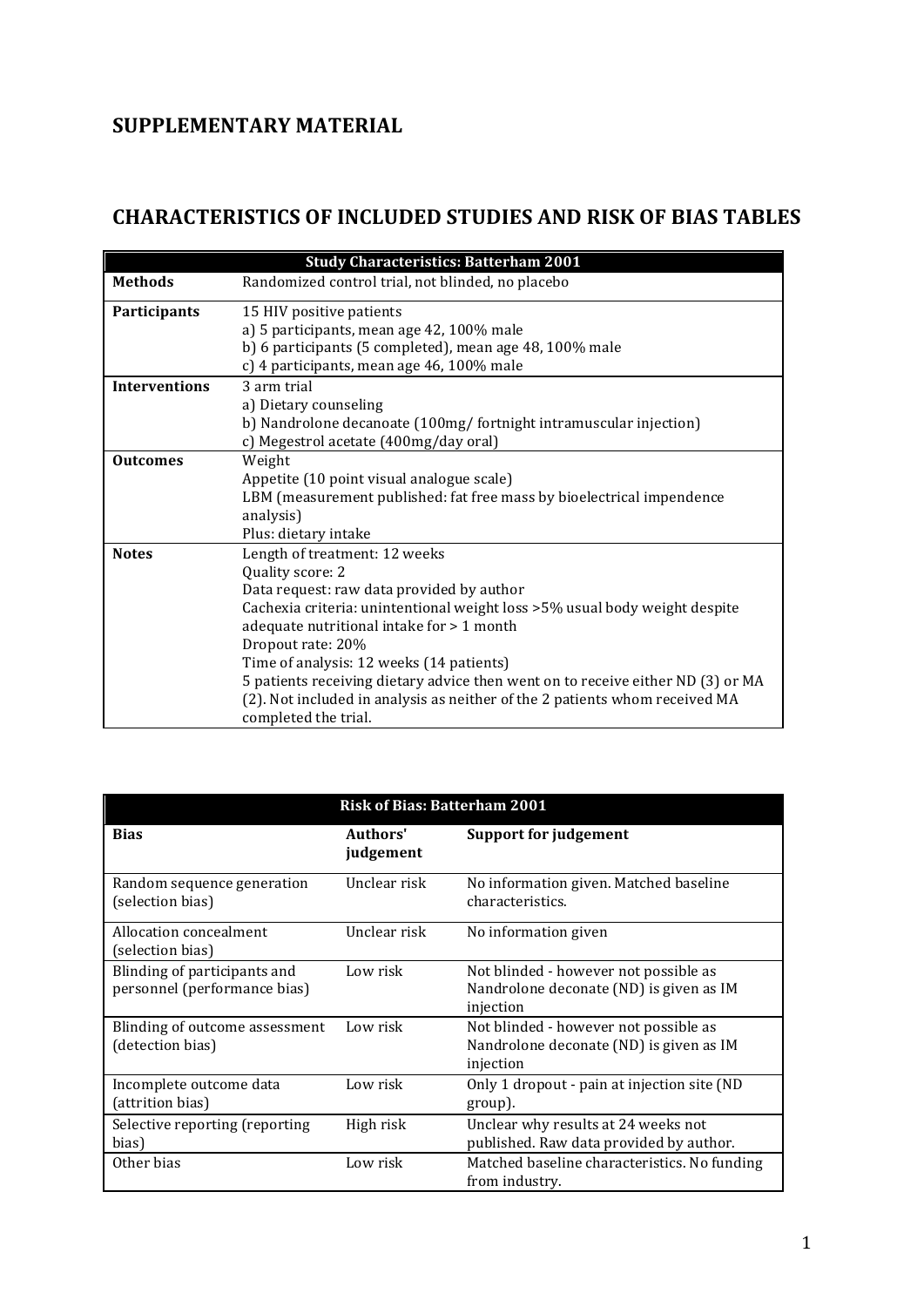|                 | Study Characteristics: Gołębiewska 2012                                                                                                                                                                                                                                                                                                                                                                    |  |  |
|-----------------|------------------------------------------------------------------------------------------------------------------------------------------------------------------------------------------------------------------------------------------------------------------------------------------------------------------------------------------------------------------------------------------------------------|--|--|
| <b>Methods</b>  | Clinical trial (open trial), not randomized                                                                                                                                                                                                                                                                                                                                                                |  |  |
| Participants    | 32 end stage renal failure on dialysis (peritoneal or haemodialysis), mean age 70,<br>56% male                                                                                                                                                                                                                                                                                                             |  |  |
| Interventions   | Megestrol acetate (160mg/day oral)                                                                                                                                                                                                                                                                                                                                                                         |  |  |
| <b>Outcomes</b> | Weight<br>HRQOL: modified Hospital Anxiety and Depression Score (HADS), Purpose In Life<br>test (PIL test), Cantril's Ladder, Brief Fatigue Inventory (BFI). HADS used in<br>analysis.<br>Serum albumin<br>Plus: nutritional scores                                                                                                                                                                        |  |  |
| <b>Notes</b>    | Length of treatment: up to 6 months (open trial). Mean length of treatment 3.5<br>months<br>Data request: raw data provided by author<br>Cachexia criteria: serum albumin = 3.8g/dL<br Drop out rate: open trial<br>Time of analysis: 1 month (32 patients), 2 months (26), 3 months (18), 4 months<br>$(14)$ , 5 months $(12)$ , 6 months $(12)$<br>Data used: 2 month data (3 month data used for HRQOL) |  |  |

| Risk of Bias: Gołębiewska 2012                                  |                       |                                                                                                                                                                                     |  |
|-----------------------------------------------------------------|-----------------------|-------------------------------------------------------------------------------------------------------------------------------------------------------------------------------------|--|
| <b>Bias</b>                                                     | Authors'<br>judgement | <b>Support for judgement</b>                                                                                                                                                        |  |
| Random sequence<br>generation (selection<br>bias)               | High risk             | Non-randomized trial                                                                                                                                                                |  |
| Allocation concealment<br>(selection bias)                      | High risk             | Non-randomized trial                                                                                                                                                                |  |
| Blinding of participants<br>and personnel<br>(performance bias) | High risk             | Non-randomized trial                                                                                                                                                                |  |
| Blinding of outcome<br>assessment (detection<br>bias)           | High risk             | Non-randomized trial                                                                                                                                                                |  |
| Incomplete outcome data<br>(attrition bias)                     | Low risk              | All dropouts accounted for and explained. Reasons for<br>dropouts broadly due to either progression of disease<br>or renal transplant. 11 drop outs due to side effects of<br>drug. |  |
| Selective reporting<br>(reporting bias)                         | Low risk              | Data for whole follow up period published. Raw data<br>supplied by author.                                                                                                          |  |
| Other bias                                                      | Low risk              | No funding from industry.                                                                                                                                                           |  |

| <b>Study Characteristics: Graham 1994</b> |                                               |  |
|-------------------------------------------|-----------------------------------------------|--|
| Methods                                   | Clinical trial, not randomized                |  |
| <b>Participants</b>                       | 14 patients with AIDS, mean age 39, 100% male |  |
| Interventions                             | Megestrol acetate (800mg/day oral)            |  |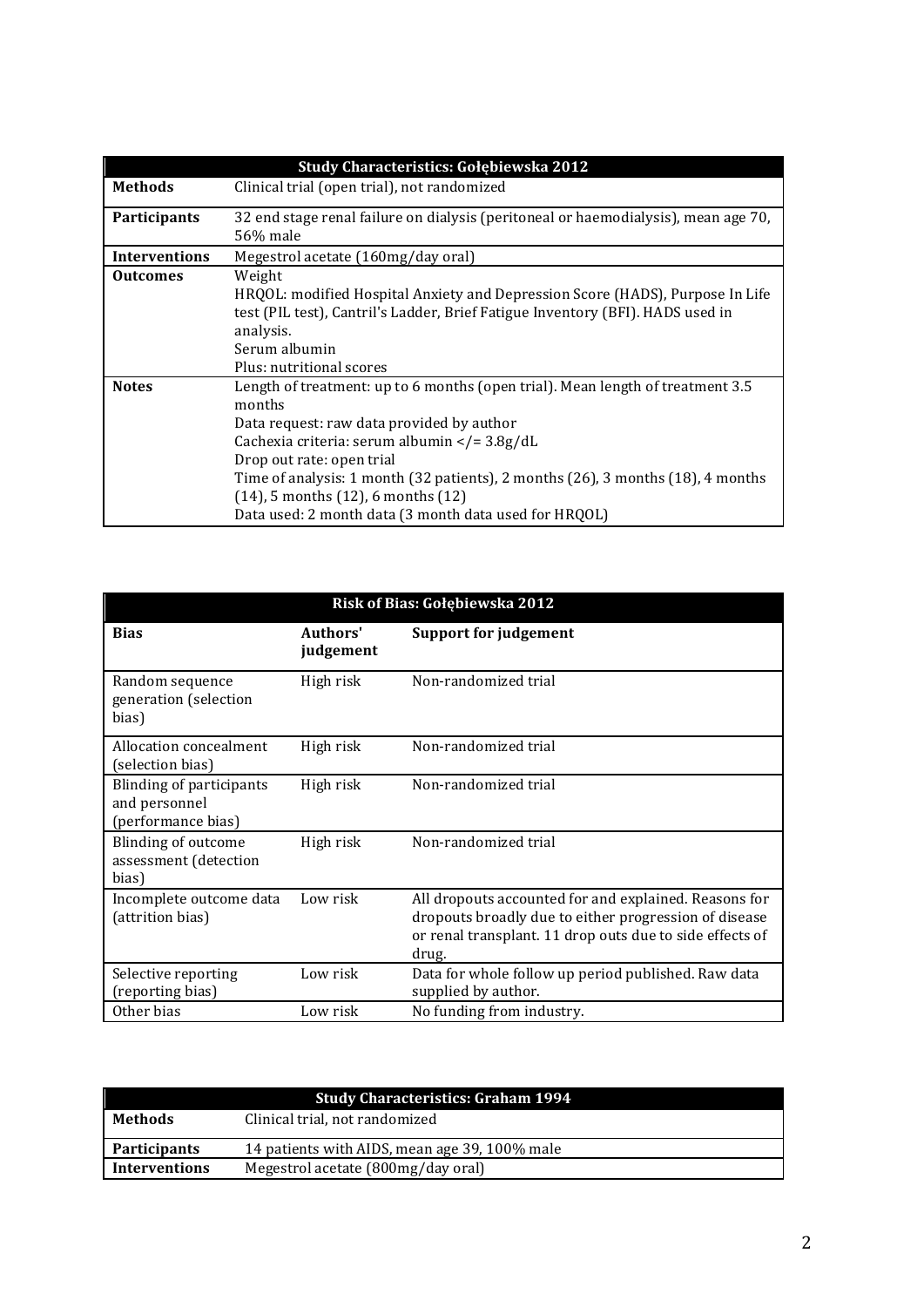| <b>Outcomes</b> | Weight                                                                         |  |
|-----------------|--------------------------------------------------------------------------------|--|
|                 | Plus: plasma drug levels                                                       |  |
| <b>Notes</b>    | Length of treatment: 21 days                                                   |  |
|                 | Data request: not required                                                     |  |
|                 | Cachexia criteria: involuntary weight loss >10% baseline (since diagnosed with |  |
|                 | HIV infection)                                                                 |  |
|                 | Drop out rate: 0%                                                              |  |
|                 | Time of analysis: 21 days                                                      |  |
|                 | Aim of trial was to look at pharmacokinetics of drug.                          |  |

| <b>Risk of Bias: Graham 1994</b>                             |                       |                                                                     |  |
|--------------------------------------------------------------|-----------------------|---------------------------------------------------------------------|--|
| <b>Bias</b>                                                  | Authors'<br>judgement | <b>Support for judgement</b>                                        |  |
| Random sequence generation<br>(selection bias)               | High risk             | Non-randomized trial                                                |  |
| Allocation concealment (selection<br>bias)                   | High risk             | Non-randomized trial                                                |  |
| Blinding of participants and<br>personnel (performance bias) | High risk             | Non-randomized trial                                                |  |
| Blinding of outcome assessment<br>(detection bias)           | High risk             | Non-randomized trial                                                |  |
| Incomplete outcome data (attrition<br>bias)                  | High risk             | Unclear why 4 patients not included in<br>analysis (no explanation) |  |
| Selective reporting (reporting bias)                         | Low risk              | All data published.                                                 |  |
| Other bias                                                   | Unclear risk          | Supported by Bristol Myers Squibb<br>(manufacturer of MA)           |  |

|                     | <b>Study Characteristics: Lien 1996</b>                                                                                                                                                                          |  |
|---------------------|------------------------------------------------------------------------------------------------------------------------------------------------------------------------------------------------------------------|--|
| <b>Methods</b>      | Pilot study, not randomized                                                                                                                                                                                      |  |
| <b>Participants</b> | 16 end stage renal failure on dialysis (peritoneal or haemodialysis), mean age<br>56, 63% male                                                                                                                   |  |
| Interventions       | Megestrol acetate (20mg BD oral)                                                                                                                                                                                 |  |
| <b>Outcomes</b>     | Weight<br>Serum albumin<br>Plus: other nutritional parameters                                                                                                                                                    |  |
| <b>Notes</b>        | Length of treatment: at least 2 months<br>Data request: response - data no longer available<br>Cachexia criteria: serum albumin < $3.5$ mg/dL for > 2 months<br>Drop out rate: 25%<br>Time of analysis: 2 months |  |

| <b>Risk of Bias: Lien 1996</b> |                       |                       |  |
|--------------------------------|-----------------------|-----------------------|--|
| <b>Bias</b>                    | Authors'<br>judgement | Support for judgement |  |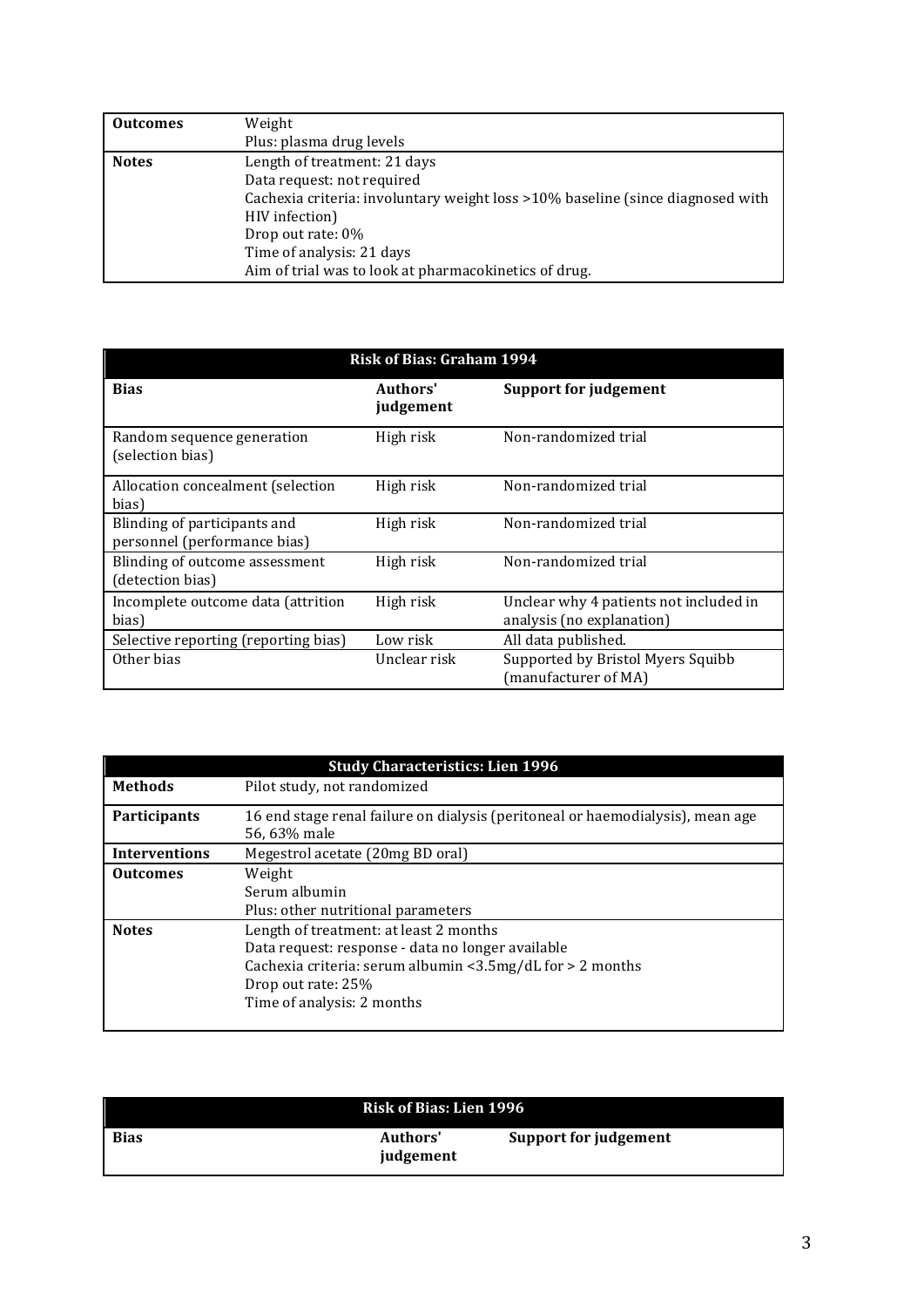| Random sequence generation<br>(selection bias)               | High risk    | Non-randomized trial                                              |
|--------------------------------------------------------------|--------------|-------------------------------------------------------------------|
| Allocation concealment (selection<br>bias)                   | High risk    | Non-randomized trial                                              |
| Blinding of participants and<br>personnel (performance bias) | High risk    | Non-randomized trial                                              |
| Blinding of outcome assessment<br>(detection bias)           | High risk    | Non-randomized trial                                              |
| Incomplete outcome data (attrition<br>bias)                  | Low risk     | All patients included in analysis.                                |
| Selective reporting (reporting bias)                         | High risk    | Mean follow up 4.3 months yet no data<br>after 2 months reported. |
| Other bias                                                   | Unclear risk | Funding source not stated.                                        |

|                      | <b>Study Characteristics: Monfared 2009</b>                                                                                                                                                                                                                                                                                                                                                 |  |  |
|----------------------|---------------------------------------------------------------------------------------------------------------------------------------------------------------------------------------------------------------------------------------------------------------------------------------------------------------------------------------------------------------------------------------------|--|--|
| <b>Methods</b>       | Randomized control trial, single blinded, placebo controlled*                                                                                                                                                                                                                                                                                                                               |  |  |
| <b>Participants</b>  | 22 end stage renal failure on haemodialysis                                                                                                                                                                                                                                                                                                                                                 |  |  |
|                      | a) 11 participants (9 completed), mean age 54<br>b) 11 participants (9 completed), mean age 60                                                                                                                                                                                                                                                                                              |  |  |
| <b>Interventions</b> | 2 arm trial:<br>a) Megestrol acetate (40mg BD oral)                                                                                                                                                                                                                                                                                                                                         |  |  |
| <b>Outcomes</b>      | b) Current treatment, no placebo<br>Weight                                                                                                                                                                                                                                                                                                                                                  |  |  |
|                      | Serum albumin<br>Plus: other nutritional parameters                                                                                                                                                                                                                                                                                                                                         |  |  |
| <b>Notes</b>         | Length of treatment: 2 months<br>Quality score: 3<br>Data request: no response<br>Cachexia criteria: serum albumin <3.5mg/dL for 2 months<br>Drop out rate: 18%<br>Time of analysis: 2 months<br>This study was designed to look at serum albumin, weight was a secondary<br>outcome and results not published.<br>* No 'placebo' actually given, comparison made to current treatment only |  |  |

| <b>Risk of Bias: Monfared 2009</b>                              |                       |                                                                                    |  |
|-----------------------------------------------------------------|-----------------------|------------------------------------------------------------------------------------|--|
| <b>Bias</b>                                                     | Authors'<br>judgement | Support for judgement                                                              |  |
| Random sequence<br>generation (selection<br>bias)               | Unclear risk          | Method of randomization not stated. Unclear if<br>baseline characteristics matched |  |
| Allocation concealment<br>(selection bias)                      | Unclear risk-         | Method of randomization not stated                                                 |  |
| Blinding of participants<br>and personnel<br>(performance bias) | High risk             | Participants and staff not blinded                                                 |  |
| Blinding of outcome<br>assessment (detection<br>bias)           | Low risk              | Analysis of outcome data blinded                                                   |  |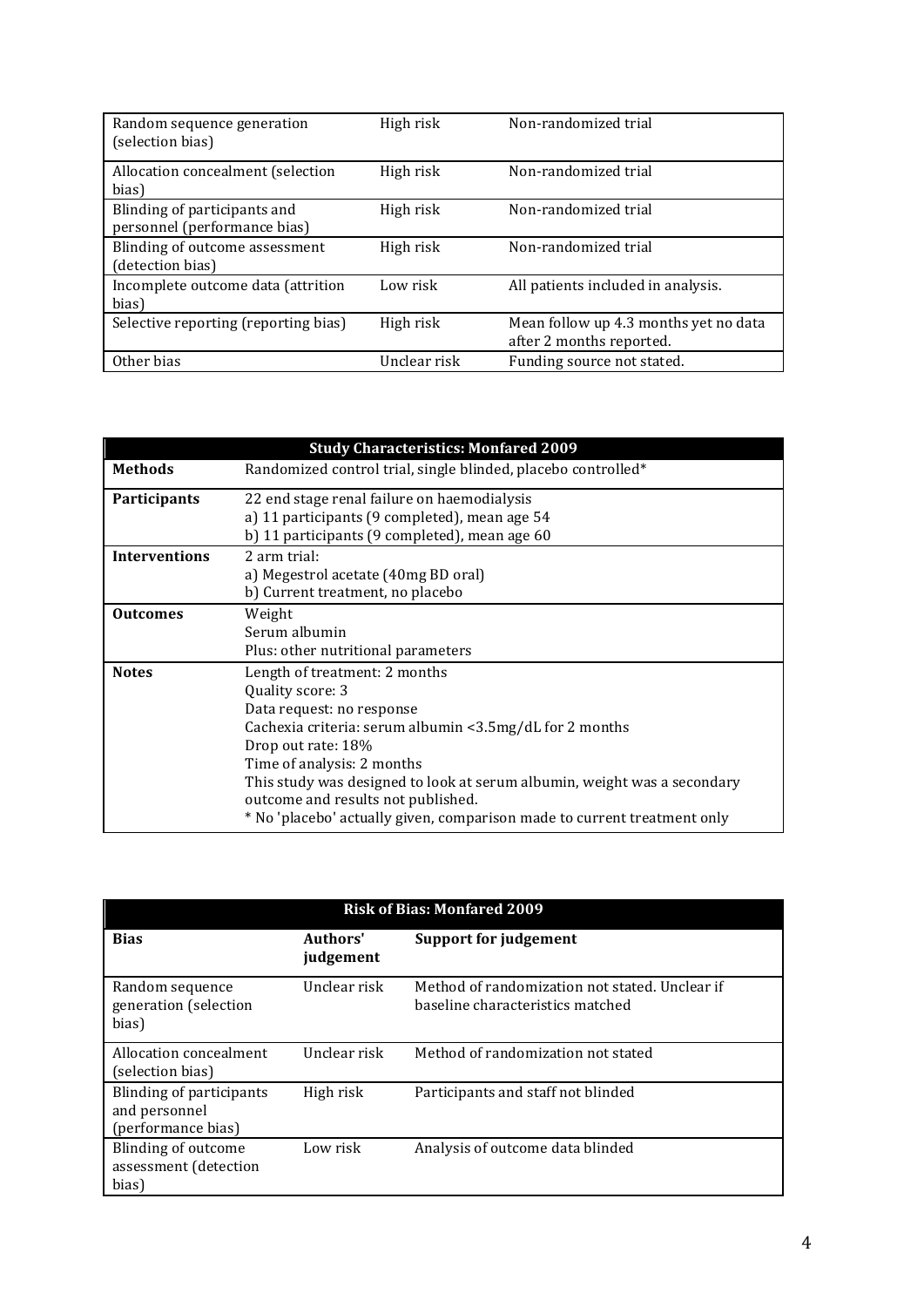| Incomplete outcome data<br>(attrition bias) | Unclear risk | 4 dropouts. 3 deaths (2 in control group, 1 in<br>intervention group), 1 kidney transplant. Causes of<br>death not stated, but unlikely to be related to<br>intervention. |
|---------------------------------------------|--------------|---------------------------------------------------------------------------------------------------------------------------------------------------------------------------|
| Selective reporting<br>(reporting bias)     | Low risk     | Weight data not published (but not primary outcome<br>of study).                                                                                                          |
| Other bias                                  | Unclear risk | Funding source not stated.                                                                                                                                                |

|                      | <b>Study Characteristics: Mulligan 2007</b>                                                                                                                                                                                                                                                                                                                     |
|----------------------|-----------------------------------------------------------------------------------------------------------------------------------------------------------------------------------------------------------------------------------------------------------------------------------------------------------------------------------------------------------------|
| <b>Methods</b>       | Randomized control trial, double blind, placebo controlled*                                                                                                                                                                                                                                                                                                     |
| Participants         | 79 HIV positive patients<br>a. 41 participants (37 completed), mean age 37, 100% male                                                                                                                                                                                                                                                                           |
|                      | b. 38 participants (29 completed) mean ago 39, 100% male                                                                                                                                                                                                                                                                                                        |
| <b>Interventions</b> | 2 arm trial:<br>a. Megestrol acetate (800mg/day) with testosterone enanthane (200mg IM<br>injection once every 2 weeks) - MA/TE<br>b. megestrol acetate (800mg/day) with placebo (IM injection once every 2<br>weeks) - MA/PL                                                                                                                                   |
| <b>Outcomes</b>      | Weight<br>LBM (bioelectrical impedance analysis)<br>Plus: dietary intake, adrenal and gonadal function, sexual function                                                                                                                                                                                                                                         |
| <b>Notes</b>         | Length of treatment: 12 weeks<br>Quality score: 3<br>Data request: raw data provided by author<br>Cachexia criteria: weight loss >/=5% usual body weight or BMI <20<br>Drop out rate: 16%<br>Time of analysis: 6 weeks, 12 weeks<br>This study was designed to look at the addition of adding testosterone to MA<br>therapy (thus *placebo was MA with placebo) |

| <b>Risk of Bias: Mulligan 2007</b>                              |                       |                                                                                                                                                                                                                |  |
|-----------------------------------------------------------------|-----------------------|----------------------------------------------------------------------------------------------------------------------------------------------------------------------------------------------------------------|--|
| <b>Bias</b>                                                     | Authors'<br>judgement | Support for judgement                                                                                                                                                                                          |  |
| Random sequence<br>generation (selection<br>bias)               | Unclear risk          | Permuted blocks method used. Baseline characteristics<br>not matched.                                                                                                                                          |  |
| Allocation concealment<br>(selection bias)                      | Unclear risk          | Unclear if allocation sequence concealed                                                                                                                                                                       |  |
| Blinding of participants<br>and personnel<br>(performance bias) | Unclear risk          | Method of blinding not stated                                                                                                                                                                                  |  |
| Blinding of outcome<br>assessment (detection<br>bias)           | Unclear risk          | Method of blinding not stated                                                                                                                                                                                  |  |
| Incomplete outcome<br>data (attrition bias)                     | High risk             | 7 patients in MA group completed trial but were not<br>included in analysis due 'to missing data' (all in MA/TE<br>group). 4 patients withdrew due to 'adverse events' (1<br>MA/TE, 3 MA/PL) - no more detail. |  |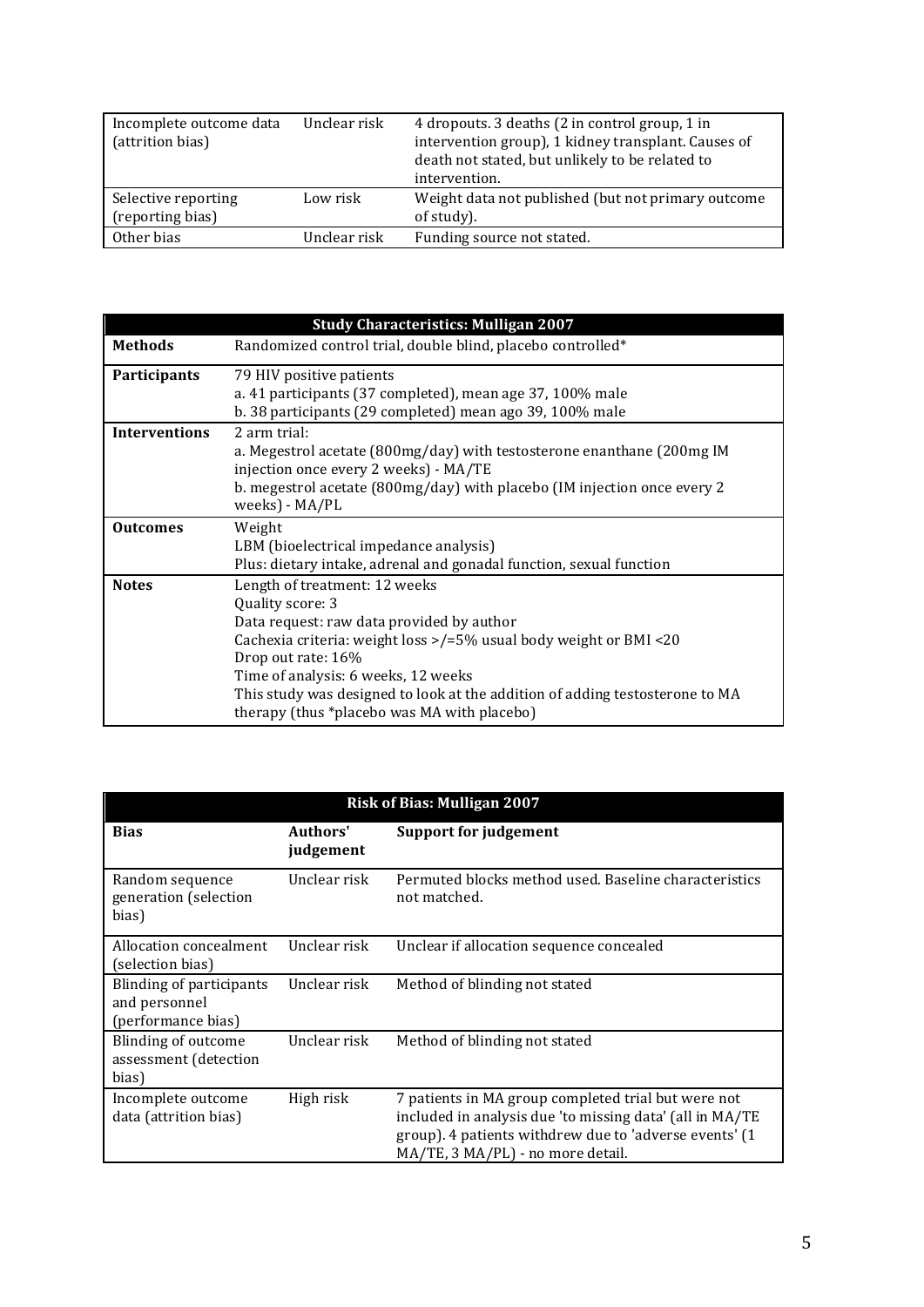| Selective reporting<br>(reporting bias) | High risk    | Very little raw data published. Weight and LBM data<br>given as medians with interquartile range (? skewed<br>data) - therefore not used in review. |  |
|-----------------------------------------|--------------|-----------------------------------------------------------------------------------------------------------------------------------------------------|--|
| Other bias                              | Unclear risk | Multiple writers had consulting fees and grant support<br>from Bristol Myers Squibb                                                                 |  |

|                      | <b>Study Characteristics: Mwamburi 2004</b>                            |  |  |
|----------------------|------------------------------------------------------------------------|--|--|
| <b>Methods</b>       | Randomized control trial, not blinded, no control                      |  |  |
| Participants         | 39 HIV positive patients                                               |  |  |
|                      | a) 20 participants (18 completed), mean age 41, 65% male               |  |  |
|                      | b) 19 participants (15 completed), mean age 39, 84% male               |  |  |
| <b>Interventions</b> | 2 arm trial:                                                           |  |  |
|                      | a) Megestrol acetate (800mg/day oral) with nutrition counseling        |  |  |
|                      | b) Oxandrolone 10mg BD with nutrition counseling                       |  |  |
| <b>Outcomes</b>      | Weight                                                                 |  |  |
|                      | LBM (bioelectrical impedance analysis and anthropometric measurements) |  |  |
|                      | HRQL: SF12 questionnaire (physical and mental component)               |  |  |
|                      | Serum albumin                                                          |  |  |
|                      | Plus: dietary intake, HIV RNA levels                                   |  |  |
| <b>Notes</b>         | Length of treatment: 2 months                                          |  |  |
|                      | Quality score: 3                                                       |  |  |
|                      | Data request: unable to contact author                                 |  |  |
|                      | Cachexia criteria: weight loss > 5% body weight in last 6/12           |  |  |
|                      | Drop out rate: 12.5%                                                   |  |  |
|                      | Time of analysis: 2 months                                             |  |  |

| <b>Risk of Bias: Mwamburi 2004</b>                           |                       |                                                                                             |  |
|--------------------------------------------------------------|-----------------------|---------------------------------------------------------------------------------------------|--|
| <b>Bias</b>                                                  | Authors'<br>judgement | Support for judgement                                                                       |  |
| Random sequence generation<br>(selection bias)               | Low risk              | Computer generated random numbers.<br>Matched baseline characteristics.                     |  |
| Allocation concealment<br>selection bias)                    | Unclear risk          | Not clear if allocation sequence concealed                                                  |  |
| Blinding of participants and<br>personnel (performance bias) | High risk             | Not blinded                                                                                 |  |
| Blinding of outcome assessment<br>(detection bias)           | High risk             | Not blinded                                                                                 |  |
| Incomplete outcome data<br>(attrition bias)                  | Low risk              | 5 dropouts - precise reasons for each not<br>implicitly stated, but adverse rates reported. |  |
| Selective reporting (reporting<br>bias)                      | Low risk              | No concerns                                                                                 |  |
| Other bias                                                   | Unclear risk          | Bristol Myers Squibb one of the funding<br>sources.                                         |  |

|         | <b>Study Characteristics: Mwamburi 2004a</b> |
|---------|----------------------------------------------|
| Methods | Clinical trial, not randomized               |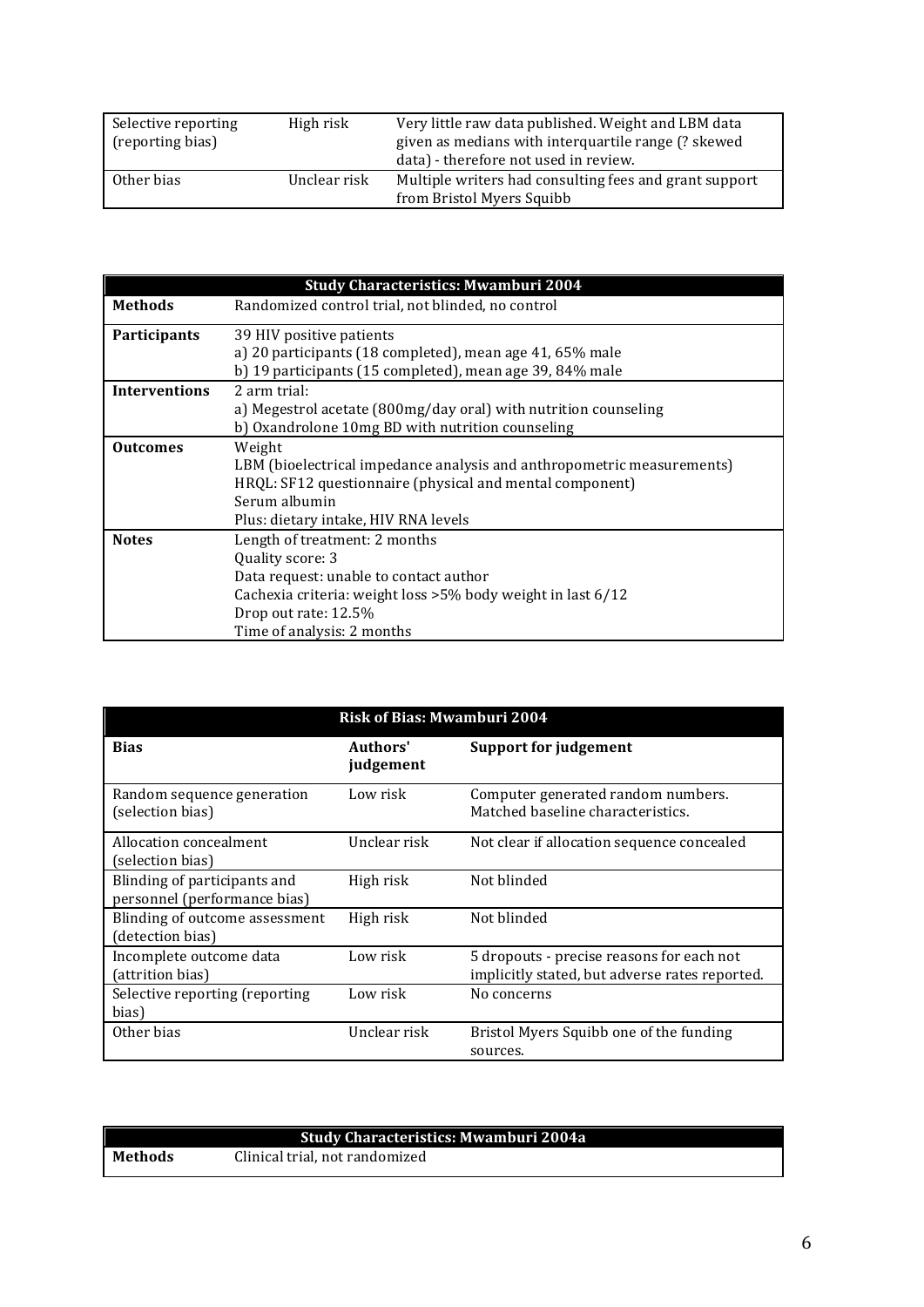| Participants         | 29 HIV positive patients, mean age 40, 74% male                              |  |  |  |
|----------------------|------------------------------------------------------------------------------|--|--|--|
| <b>Interventions</b> | Megestrol acetate (800mg/day oral) plus Oxandrolone (10mg BD) plus nutrition |  |  |  |
|                      | counseling                                                                   |  |  |  |
| <b>Outcomes</b>      | Weight                                                                       |  |  |  |
|                      | LBM (bioelectrical impedance analysis and anthropometric measurements)       |  |  |  |
|                      | HRQL: SF12 questionnaire (physical and mental component)                     |  |  |  |
|                      | Serum albumin                                                                |  |  |  |
|                      | Plus: dietary intake, HIV RNA levels                                         |  |  |  |
| <b>Notes</b>         | Length of treatment: 2 months either MA plus nutrition counseling or         |  |  |  |
|                      | Oxandrolone plus nutrition counseling, then 5 months of all 3 therapies      |  |  |  |
|                      | Data request: no response                                                    |  |  |  |
|                      | Cachexia criteria: weight loss > 5% body weight in last 6/12                 |  |  |  |
|                      | Drop out rate: 26%                                                           |  |  |  |
|                      | Time of analysis: 7 months                                                   |  |  |  |
|                      | Same patients as Mwamburi 2004 - extension of previous study                 |  |  |  |
|                      |                                                                              |  |  |  |

| <b>Risk of Bias: Mwamburi 2004a</b>                          |                       |                                                     |  |
|--------------------------------------------------------------|-----------------------|-----------------------------------------------------|--|
| <b>Bias</b>                                                  | Authors'<br>judgement | <b>Support for judgement</b>                        |  |
| Random sequence generation (selection<br>bias)               | High risk             | Non-randomized trial                                |  |
| Allocation concealment (selection bias)                      | High risk             | Non-randomized trial                                |  |
| Blinding of participants and personnel<br>(performance bias) | High risk             | Non-randomized trial                                |  |
| Blinding of outcome assessment<br>(detection bias)           | High risk             | Non-randomized trial                                |  |
| Incomplete outcome data (attrition bias)                     | Unclear risk          | 5 dropouts - no explanation given.                  |  |
| Selective reporting (reporting bias)                         | Unclear risk          | 2 published studies using the same<br>patients.     |  |
| Other bias                                                   | Unclear risk          | Bristol Myers Squibb one of the<br>funding sources. |  |

|                      | <b>Study Characteristics: Rammohan 2005</b>                                                                                                                                                                                                                                                                                              |
|----------------------|------------------------------------------------------------------------------------------------------------------------------------------------------------------------------------------------------------------------------------------------------------------------------------------------------------------------------------------|
| <b>Methods</b>       | Clinical trial, not randomized                                                                                                                                                                                                                                                                                                           |
| Participants         | 16 end stage renal failure on peritoneal dialysis or haemodialysis (data published<br>only for the 10 patients whom completed the trial), mean age 60, 40% male                                                                                                                                                                          |
| <b>Interventions</b> | Megestrol acetate (400mg/day oral)                                                                                                                                                                                                                                                                                                       |
| <b>Outcomes</b>      | Weight<br>Appetite (part of kidney disease and quality of life questionnaire (version 1.2) -<br>SF36)<br>LBM (measurement published $=$ fat free mass, bioelectrical impedance analysis)<br>HRQOL (kidney disease and quality of life questionnaire (version 1.2) - SF36)<br>Serum albumin<br>Plus: dietary intake, serum leptin and CRP |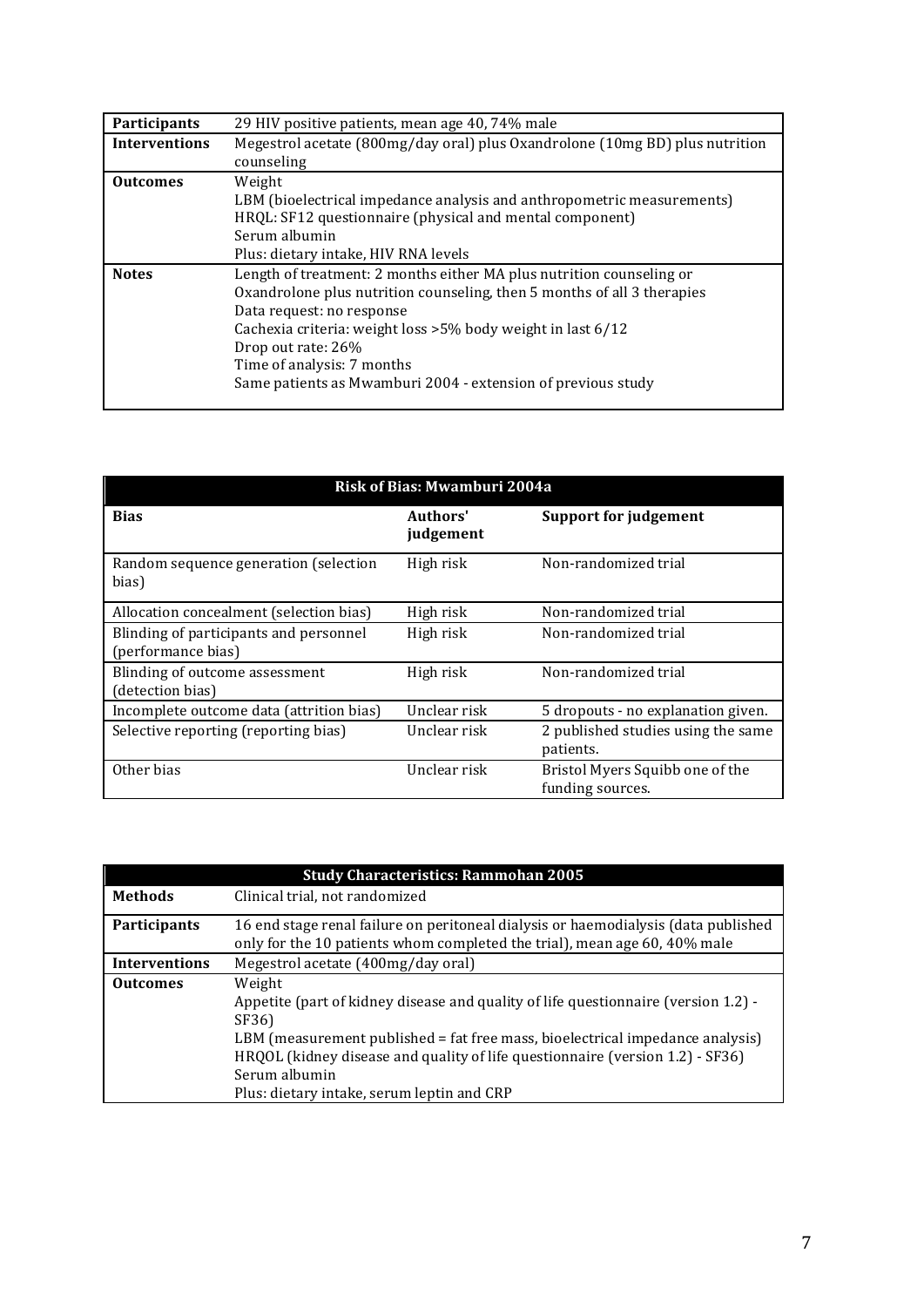| <b>Notes</b> | Length of treatment: 16 weeks                                                     |
|--------------|-----------------------------------------------------------------------------------|
|              | Data request: unable to contact                                                   |
|              | Cachexia criteria: actual body weight < 85% IBW or BMI <20 with at least 1 of     |
|              | following (recent unplanned weight loss > 5-10% of their target weight within a   |
|              | $6/12$ period not cause by evident intercurrent illness, serum albumin <3.7 for 3 |
|              | consecutive months)                                                               |
|              | Drop out rate: 38%                                                                |
|              | Time of analysis: 16 weeks                                                        |
|              |                                                                                   |

| <b>Risk of Bias: Rammohan 2005</b>                           |                       |                                                |  |
|--------------------------------------------------------------|-----------------------|------------------------------------------------|--|
| <b>Bias</b>                                                  | Authors'<br>judgement | <b>Support for judgement</b>                   |  |
| Random sequence generation (selection<br>bias)               | High risk             | Non-randomized trial                           |  |
| Allocation concealment (selection bias)                      | High risk             | Non-randomized trial                           |  |
| Blinding of participants and personnel<br>(performance bias) | High risk             | Non-randomized trial                           |  |
| Blinding of outcome assessment (detection<br>bias)           | High risk             | Non-randomized trial                           |  |
| Incomplete outcome data (attrition bias)                     | Low risk              | All dropouts accounted for.                    |  |
| Selective reporting (reporting bias)                         | Low risk              | No concerns.                                   |  |
| Other bias                                                   | Unclear risk          | Bristol Myers Squibb one of trial<br>sponsors. |  |

| <b>Study Characteristics: Rochon 2003</b> |                                                                                    |  |  |
|-------------------------------------------|------------------------------------------------------------------------------------|--|--|
| <b>Methods</b>                            | Randomized control trial, double blind, no placebo                                 |  |  |
| Participants                              | 12 patients with HIV                                                               |  |  |
|                                           | a) 6 participants, mean age 36, 100% male                                          |  |  |
|                                           | b) 6 participants, mean age 44, 100% male                                          |  |  |
| <b>Interventions</b>                      | 2 arm trial:                                                                       |  |  |
|                                           | a) Medroxyprogesterone acetate (400mg/day oral) plus nutritional advice, amino     |  |  |
|                                           | acid supplementation and protein supplementation                                   |  |  |
|                                           | b) Placebo plus nutritional advice, amino acid supplementation and protein         |  |  |
|                                           | supplementation                                                                    |  |  |
| <b>Outcomes</b>                           | Weight                                                                             |  |  |
|                                           | LBM (anthropometric measurements)                                                  |  |  |
|                                           | Serum albumin                                                                      |  |  |
|                                           | Plus: plasma tryptophan, amino acid levels, plasma substrate levels (e.g. insulin, |  |  |
|                                           | glucose)                                                                           |  |  |
| <b>Notes</b>                              | Length of treatment: 5 weeks of nutritional supplementation,                       |  |  |
|                                           | medroxyprogesterone/placebo given in the last 3 weeks                              |  |  |
|                                           | Data request: no response                                                          |  |  |
|                                           | Cachexia criteria: weight loss (not further specified)                             |  |  |
|                                           | Drop out rate: 0%                                                                  |  |  |
|                                           | Time of analysis: 5 weeks                                                          |  |  |
|                                           | No defined cachexia criteria                                                       |  |  |
|                                           |                                                                                    |  |  |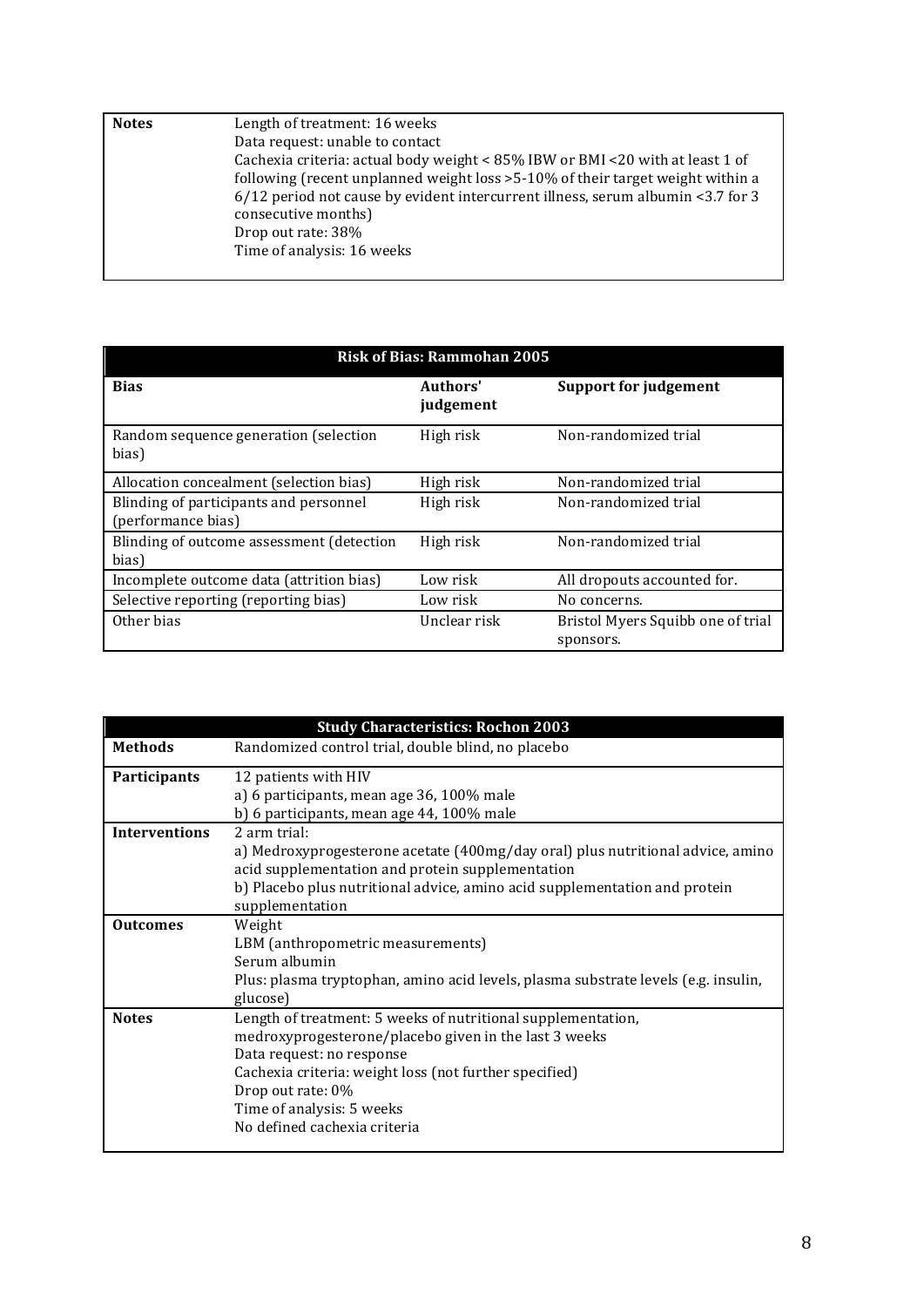| <b>Risk of Bias: Rochon 2003</b>                             |                       |                                                                          |  |
|--------------------------------------------------------------|-----------------------|--------------------------------------------------------------------------|--|
| <b>Bias</b>                                                  | Authors'<br>judgement | Support for judgement                                                    |  |
| Random sequence generation<br>(selection bias)               | Unclear risk          | Method of randomization not stated.<br>Matched baseline characteristics. |  |
| Allocation concealment (selection<br>bias)                   | Unclear risk          | Method of randomization not stated                                       |  |
| Blinding of participants and<br>personnel (performance bias) | Unclear risk          | Method of blinding not stated                                            |  |
| Blinding of outcome assessment<br>(detection bias)           | Unclear risk          | Method of blinding not stated                                            |  |
| Incomplete outcome data (attrition<br>bias)                  | Low risk              | All patients included in analysis                                        |  |
| Selective reporting (reporting bias)                         | Low risk              | No concerns                                                              |  |
| Other bias                                                   | Low risk              | No commercial sponsor (charitable)                                       |  |

|                      | <b>Study Characteristics: Summerbell 1992</b>                                                                                                                                                           |  |
|----------------------|---------------------------------------------------------------------------------------------------------------------------------------------------------------------------------------------------------|--|
| <b>Methods</b>       | Randomized control trial, not blinded, no placebo                                                                                                                                                       |  |
| Participants         | 14 patient with HIV<br>a) 7 participants, no baseline characteristics published<br>b) 7 participants, no baseline characteristics published                                                             |  |
| <b>Interventions</b> | 2 arms:<br>a) Megestrol acetate (40mg/day oral, 'increased by 40mg daily on alternate<br>weeks to a maximum dose of 160mg/day if there was no response in weight')<br>b) Cyproheptadine (12mg/day oral) |  |
| <b>Outcomes</b>      | Weight<br>plus: dietary intake, sexual function questionnaires                                                                                                                                          |  |
| <b>Notes</b>         | Length of treatment: 3 months<br>Quality score: 1<br>Data request: unable to contact author<br>Cachexia criteria: weight loss > 5kg body weight<br>Drop out rate: 7%<br>Time of analysis: 3 months      |  |

| <b>Risk of Bias: Summerbell 1992</b>                         |                       |                                                                                                |  |
|--------------------------------------------------------------|-----------------------|------------------------------------------------------------------------------------------------|--|
| <b>Bias</b>                                                  | Authors'<br>judgement | <b>Support for judgement</b>                                                                   |  |
| Random sequence generation<br>(selection bias)               | High risk             | 'simple randomization' - no further<br>information. Baseline characteristics not<br>published. |  |
| Allocation concealment<br>(selection bias)                   | High risk             | No information given                                                                           |  |
| Blinding of participants and<br>personnel (performance bias) | High risk             | Not blinded                                                                                    |  |
| Blinding of outcome assessment<br>(detection bias)           | High risk             | Not blinded                                                                                    |  |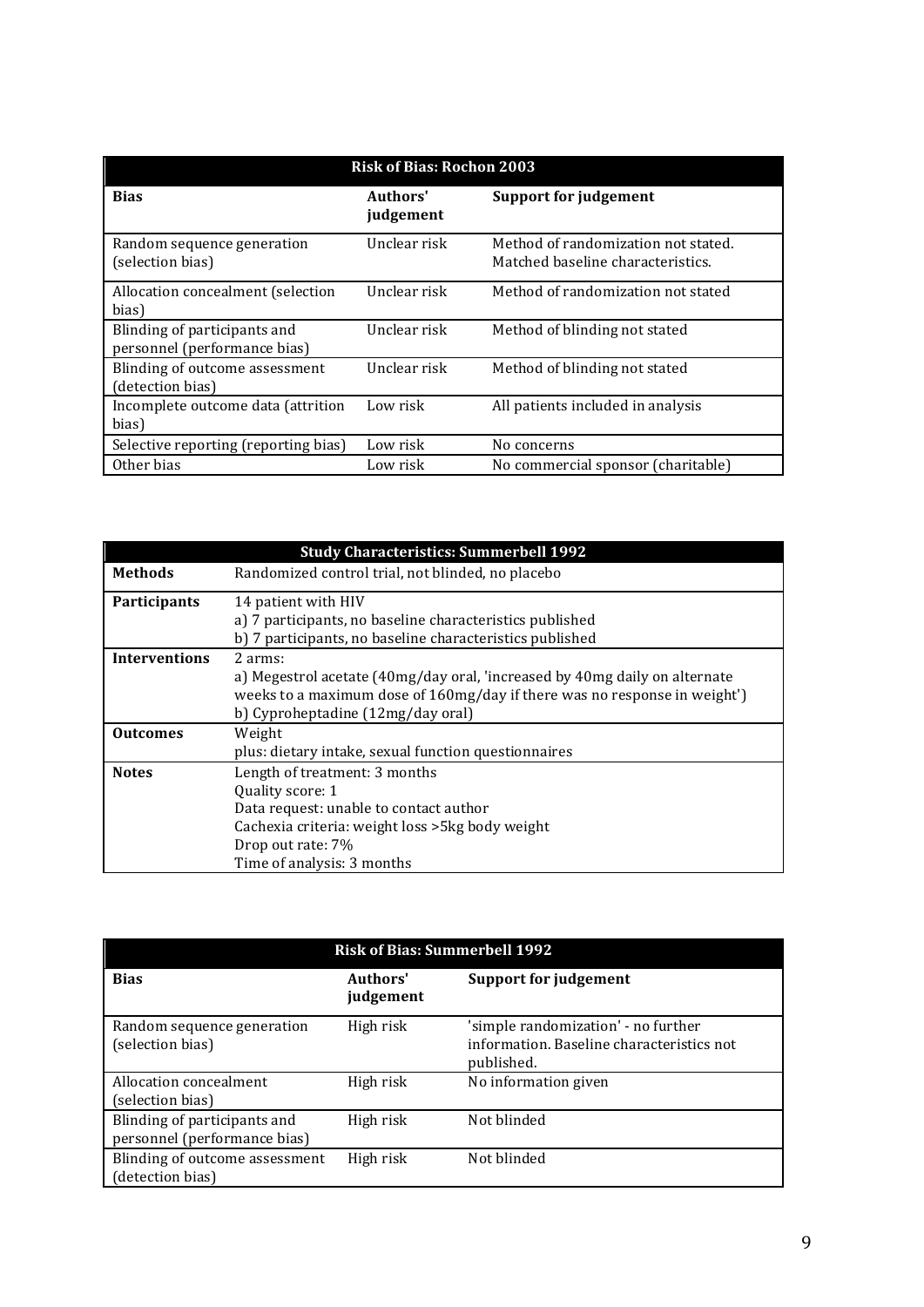| Incomplete outcome data<br>(attrition bias) | High risk | All patients included in analysis.                        |
|---------------------------------------------|-----------|-----------------------------------------------------------|
| Selective reporting (reporting<br>bias)     | Low risk  | Some data presented in graphical form with<br>no raw data |
| Other bias                                  | High risk | Funding source not stated.                                |

| <b>Study Characteristics: Timpone 1997</b> |                                                                                                    |  |  |
|--------------------------------------------|----------------------------------------------------------------------------------------------------|--|--|
| <b>Methods</b>                             | Randomized control trial, not blinded, no placebo                                                  |  |  |
| Participants                               | 50 patients with HIV                                                                               |  |  |
|                                            | a) 12 participants (7 completed), mean age 39, 83% male                                            |  |  |
|                                            | b) 12 participants (10 completed), mean age 46, 83% male                                           |  |  |
|                                            | c) 13 participants (11 completed), mean age 38, 92% male                                           |  |  |
|                                            | d) 13 participants (12 completed), mean age 40, 92% male                                           |  |  |
| <b>Interventions</b>                       | 4 arm trial:                                                                                       |  |  |
|                                            | a) Dronabinol 2.5mg BD oral                                                                        |  |  |
|                                            | b) Megestrol acetate 750mg/day oral                                                                |  |  |
|                                            | c) Megestrol acetate 750mg/day oral plus Dronabinol 2.5mg BD oral                                  |  |  |
|                                            | d) Megestrol acetate 250mg/day oral plus Dronabinol 2.5mg/day oral                                 |  |  |
| <b>Outcomes</b>                            | Weight                                                                                             |  |  |
|                                            | Appetite (Visual Analogue Scale for Hunger/ VASH questionnaire)                                    |  |  |
|                                            | HRQOL (Visual Analogue Scale for Mood/VASM questionnaire)                                          |  |  |
|                                            | Plus: pharmacokinetic drug levels                                                                  |  |  |
| <b>Notes</b>                               | Length of treatment: 12 weeks                                                                      |  |  |
|                                            | Quality score: 2                                                                                   |  |  |
|                                            | Data request: unable to contact author                                                             |  |  |
|                                            | Cachexia criteria: clinical diagnosis of 'HIV wasting syndrome' with $\ge$ /= 10%                  |  |  |
|                                            | weight loss and/or low BMI (≤20.5kg/m <sup>2</sup> for age 18-34 or ≤22.5kg/m <sup>2</sup> for age |  |  |
|                                            | $\geq$ 35 years)                                                                                   |  |  |
|                                            | Drop out rate: 20%                                                                                 |  |  |
|                                            | Time of analysis: 12 weeks                                                                         |  |  |
|                                            | Study designed to look at safety and pharmacokinetics                                              |  |  |

| <b>Risk of Bias: Timpone 1997</b>                            |                       |                                                                          |  |
|--------------------------------------------------------------|-----------------------|--------------------------------------------------------------------------|--|
| <b>Bias</b>                                                  | Authors'<br>judgement | <b>Support for judgement</b>                                             |  |
| Random sequence generation<br>(selection bias)               | Unclear risk          | Method of randomization not stated.<br>Matched baseline characteristics. |  |
| Allocation concealment (selection<br>bias)                   | Unclear risk          | Method of randomization not stated                                       |  |
| Blinding of participants and<br>personnel (performance bias) | High risk             | Not blinded                                                              |  |
| Blinding of outcome assessment<br>(detection bias)           | High risk             | Not blinded                                                              |  |
| Incomplete outcome data (attrition<br>bias)                  | Low risk              | Dropouts fully explained                                                 |  |
| Selective reporting (reporting bias)                         | Low risk              | No concerns                                                              |  |
| Other bias                                                   | Low risk              | No commercial sponsors                                                   |  |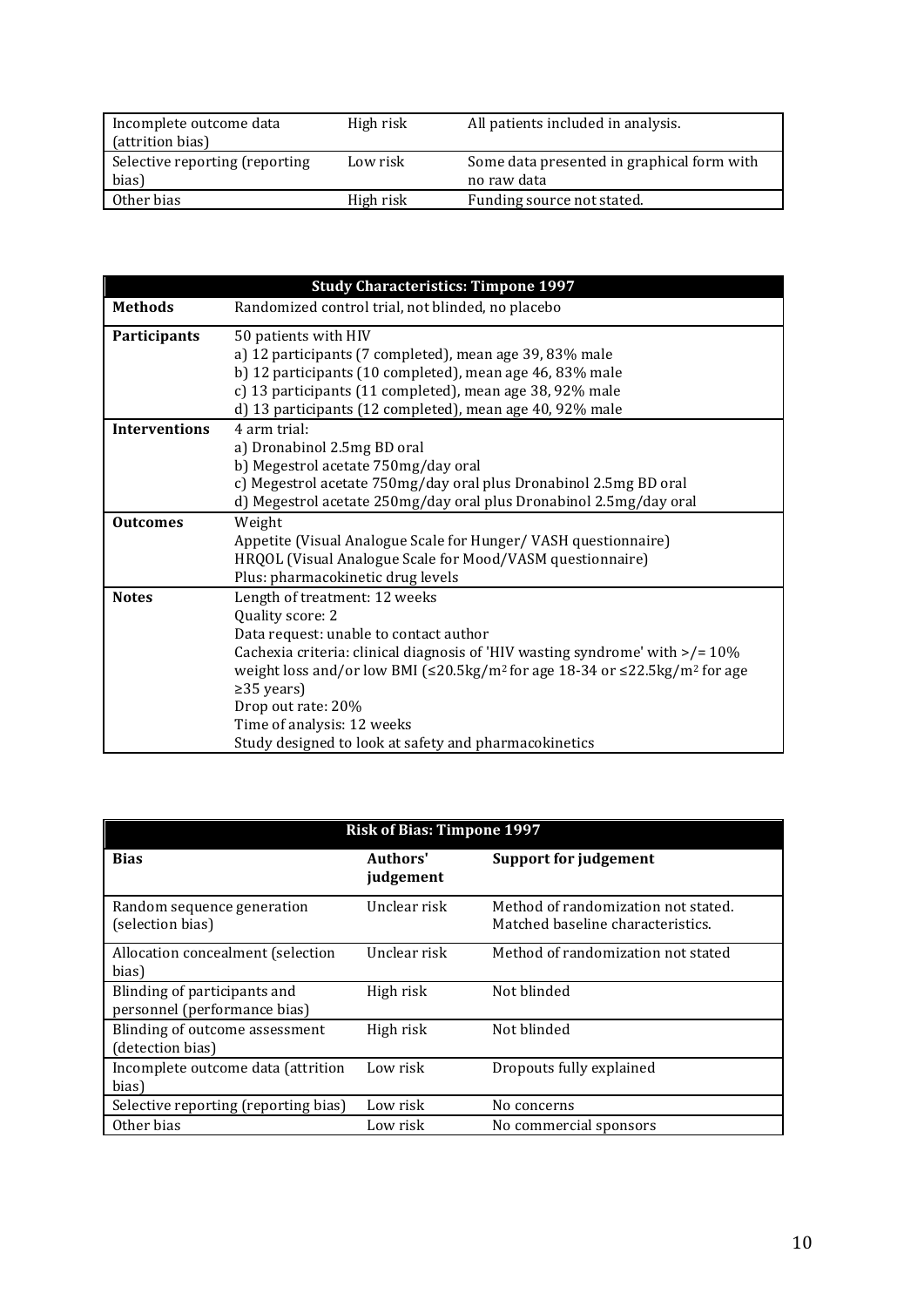|                      | <b>Study Characteristics: Von Roenn 1990</b>                                      |  |  |
|----------------------|-----------------------------------------------------------------------------------|--|--|
| <b>Methods</b>       | Pilot study (open trial), not randomized                                          |  |  |
| <b>Participants</b>  | 22 patients with HIV, limited baseline characteristics                            |  |  |
| <b>Interventions</b> | Megestrol acetate 80mg QDS oral                                                   |  |  |
| <b>Outcomes</b>      | Weight                                                                            |  |  |
|                      | Appetite                                                                          |  |  |
|                      | HRQOL (sense of wellbeing - method not stated)                                    |  |  |
|                      | Plus: sexual function questionnaire                                               |  |  |
| <b>Notes</b>         | Length of treatment: 2-72 weeks (open trial)                                      |  |  |
|                      | Data request: no response                                                         |  |  |
|                      | Cachexia criteria: weight loss >10% pre-illness body weight and loosing weight at |  |  |
|                      | time of enrolment                                                                 |  |  |
|                      | Drop out rate: open trial                                                         |  |  |
|                      | Time of analysis: unclear                                                         |  |  |
|                      | 14 patients previously reported in Van Roenn 1988 (same trial)                    |  |  |

| <b>Risk of Bias: Von Roenn 1990</b>                          |                       |                                                                                         |  |
|--------------------------------------------------------------|-----------------------|-----------------------------------------------------------------------------------------|--|
| <b>Bias</b>                                                  | Authors'<br>judgement | <b>Support for judgement</b>                                                            |  |
| Random sequence generation<br>(selection bias)               | High risk             | Non-randomized trial                                                                    |  |
| Allocation concealment (selection<br>bias)                   | High risk             | Non-randomized trial                                                                    |  |
| Blinding of participants and<br>personnel (performance bias) | High risk             | Non-randomized trial                                                                    |  |
| Blinding of outcome assessment<br>(detection bias)           | High risk             | Non-randomized trial                                                                    |  |
| Incomplete outcome data<br>(attrition bias)                  | High risk             | Reasons for withdrawal not stated clearly.                                              |  |
| Selective reporting (reporting<br>bias)                      | Low risk              | Raw data clearly presented.                                                             |  |
| Other bias                                                   | Unclear risk          | Source of funding not stated. Results for 14<br>patients in same trial published twice. |  |

|                      | <b>Study Characteristics: Von Roenn 1994</b>                                                                                                                                                                                                                           |
|----------------------|------------------------------------------------------------------------------------------------------------------------------------------------------------------------------------------------------------------------------------------------------------------------|
| <b>Methods</b>       | Randomized control trial, double blind, placebo controlled                                                                                                                                                                                                             |
| Participants         | 270 patients with AIDS (75 dropouts - not stated how many in each arm of trial)<br>a) 82 participants, mean age 39, 99% male<br>b) 75 participants, mean age 39, 100% male<br>c) 75 participants, mean age 38, 100% male<br>d) 38 participants, mean age 38, 100% male |
| <b>Interventions</b> | 4 arm trial:<br>a) Megestrol acetate 100mg/day oral<br>b) Megestrol acetate 400mg/day oral<br>c) Megestrol acetate 800mg/day oral<br>d) Placebo (no further information)                                                                                               |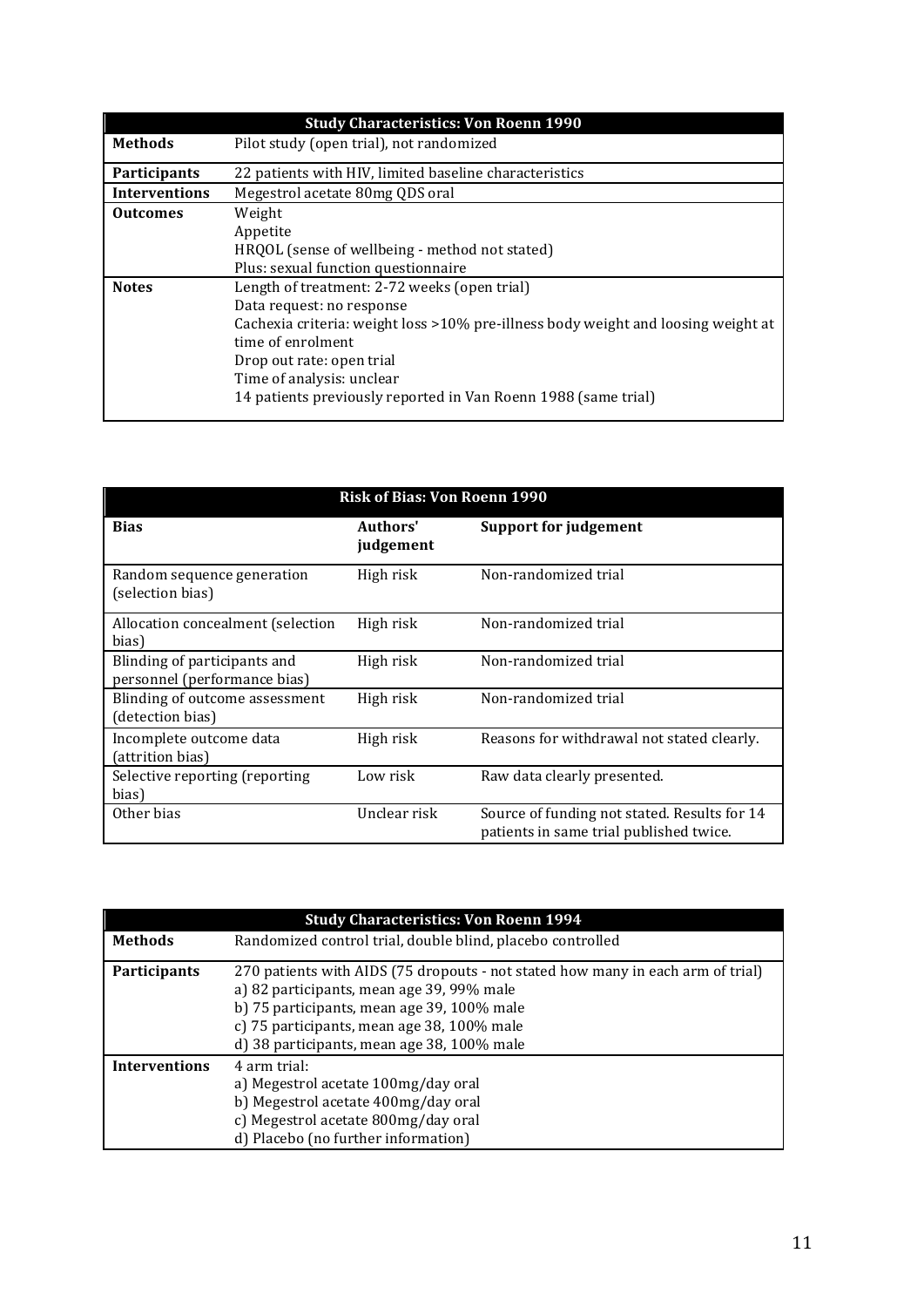| <b>Outcomes</b> | Weight                                                                             |
|-----------------|------------------------------------------------------------------------------------|
|                 | Appetite                                                                           |
|                 | LBM (bioelectrical impedance analysis and anthropometric measurements)             |
|                 | HRQOL (sense of wellbeing - nine item linear analogue and self assessment          |
|                 | questionnaire)                                                                     |
|                 | Plus: dietary intake, opportunistic infections                                     |
| <b>Notes</b>    | Length of treatment: 12 weeks                                                      |
|                 | Quality score: 3                                                                   |
|                 | Data request: no response                                                          |
|                 | Cachexia criteria: clinically significant weight loss (>20% usual body weight), or |
|                 | 10% below IBW                                                                      |
|                 | Drop out rate: 28%                                                                 |
|                 | Time of analysis: 12 weeks                                                         |

| <b>Risk of Bias: Von Roenn 1994</b>                          |                       |                                                                                                                 |  |
|--------------------------------------------------------------|-----------------------|-----------------------------------------------------------------------------------------------------------------|--|
| <b>Bias</b>                                                  | Authors'<br>judgement | Support for judgement                                                                                           |  |
| Random sequence generation<br>(selection bias)               | Unclear risk          | Method of randomization not stated. Matched<br>baseline characteristics.                                        |  |
| Allocation concealment<br>(selection bias)                   | Unclear risk          | Method of randomization not stated                                                                              |  |
| Blinding of participants and<br>personnel (performance bias) | Unclear risk          | Method of blinding not stated. Form of placebo<br>not published (? tablet form)                                 |  |
| Blinding of outcome<br>assessment (detection bias)           | Unclear risk          | Method of blinding not stated                                                                                   |  |
| Incomplete outcome data<br>(attrition bias)                  | High risk             | Unclear how many dropouts were from each arm<br>of trial. No CONSORT flow diagram of patients<br>through study. |  |
| Selective reporting (reporting<br>bias)                      | Low risk              | Data clearly reported                                                                                           |  |
| Other bias                                                   | Unclear risk          | Supported by Bristol Myers Squibb<br>(manufacturer of MA)                                                       |  |

| <b>Study Characteristics: Wanke 2007</b> |                                                                        |  |  |  |
|------------------------------------------|------------------------------------------------------------------------|--|--|--|
| <b>Methods</b>                           | Randomized control trial, not blinded, no placebo                      |  |  |  |
| <b>Participants</b>                      | 63 patients with HIV                                                   |  |  |  |
|                                          | a) 32 participants, mean age 37, 66% male                              |  |  |  |
|                                          | b) 31 participants, mean age 36, 48% male                              |  |  |  |
| <b>Interventions</b>                     | 2 arm trial:                                                           |  |  |  |
|                                          | a) Megestrol acetate concentrated suspension 575mg/day oral            |  |  |  |
|                                          | b) Megestrol acetate oral suspension 800mg/day oral                    |  |  |  |
| <b>Outcomes</b>                          | Weight                                                                 |  |  |  |
|                                          | Appetite                                                               |  |  |  |
|                                          | LBM (anthropometric measurements)                                      |  |  |  |
|                                          | HRQOL (Bristol Myers Anorexia/Cachexia Recovery Instrument/BACRI, plus |  |  |  |
|                                          | Hamilton rating scale for depression/HAMD-17)                          |  |  |  |
|                                          | Serum albumin                                                          |  |  |  |
|                                          | Plus: serum cortisol                                                   |  |  |  |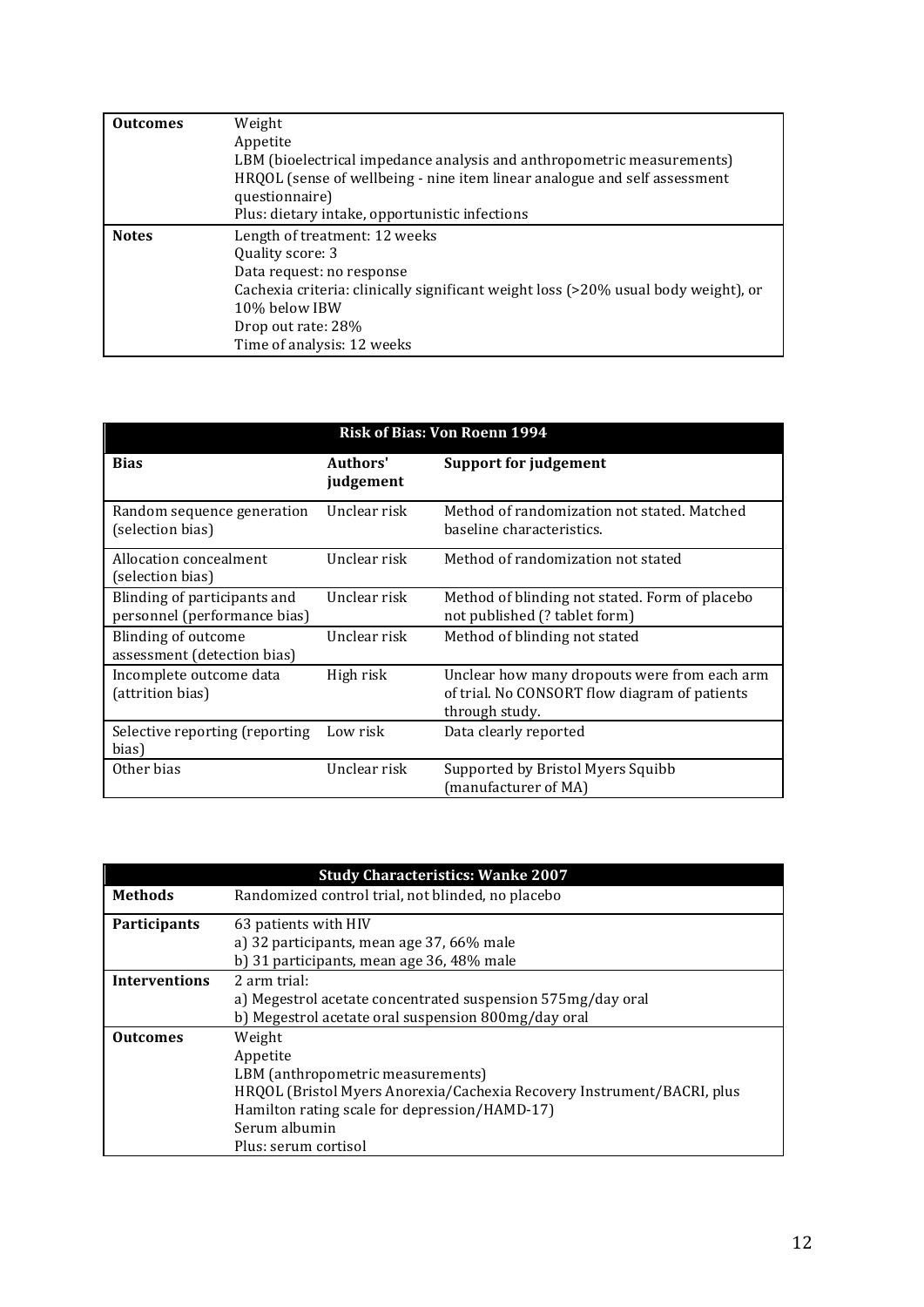| <b>Notes</b> | Length of treatment: 12 weeks                                                  |
|--------------|--------------------------------------------------------------------------------|
|              |                                                                                |
|              | Quality score: 3                                                               |
|              | Data request: no response                                                      |
|              | Cachexia criteria: weight loss >10% body weight or weight <90% ideal body      |
|              | weight                                                                         |
|              | Drop out rate: 7%                                                              |
|              | Time of analysis: 12 weeks                                                     |
|              | Study designed to compare efficacy of different strengths of Megestrol acetate |
|              | suspension                                                                     |

| <b>Risk of Bias: Wanke 2007</b>                              |                       |                                                                                                          |  |
|--------------------------------------------------------------|-----------------------|----------------------------------------------------------------------------------------------------------|--|
| <b>Bias</b>                                                  | Authors'<br>judgement | Support for judgement                                                                                    |  |
| Random sequence generation<br>(selection bias)               | Low risk              | 'Randomized 1:1 from a central site with block<br>size 2'. Matched baseline characteristics.             |  |
| Allocation concealment<br>(selection bias)                   | Low risk              | 'Randomized 1:1 from a central site with block<br>size 2'                                                |  |
| Blinding of participants and<br>personnel (performance bias) | High risk             | Not blinded                                                                                              |  |
| Blinding of outcome<br>assessment (detection bias)           | High risk             | Not blinded                                                                                              |  |
| Incomplete outcome data<br>(attrition bias)                  | Low risk              | 5 dropouts due to 'adverse events' - no further<br>information. Equally distributed between 2<br>groups. |  |
| Selective reporting (reporting)<br>bias)                     | Low risk              | No concerns                                                                                              |  |
| Other bias                                                   | Unclear risk          | Funding source not stated but likely Bristol<br>Myers Squibb (use their assessment tools)                |  |

| <b>Study Characteristics: Weisberg 2002</b> |                                                                                 |  |  |  |
|---------------------------------------------|---------------------------------------------------------------------------------|--|--|--|
| <b>Methods</b>                              | Randomized control trial, double blind, placebo controlled                      |  |  |  |
| <b>Participants</b>                         | 145 patients with COPD                                                          |  |  |  |
|                                             | a) 72 participants, mean age 68, 64% male                                       |  |  |  |
|                                             | b) 73 participants, mean age 66, 62% male                                       |  |  |  |
| <b>Interventions</b>                        | 2 arm trial:                                                                    |  |  |  |
|                                             | a) Megestrol acetate 800mg/day oral                                             |  |  |  |
|                                             | b) Placebo (inert oral suspension)                                              |  |  |  |
| <b>Outcomes</b>                             | Weight                                                                          |  |  |  |
|                                             | Appetite                                                                        |  |  |  |
|                                             | LBM (anthropometric measurements)                                               |  |  |  |
|                                             | HRQOL (9 item questionnaire)                                                    |  |  |  |
|                                             | Serum albumin                                                                   |  |  |  |
|                                             | Plus: respiratory muscle strength, ABG levels, subjective perception of disease |  |  |  |
| <b>Notes</b>                                | Length of treatment: 8 weeks                                                    |  |  |  |
|                                             | Quality score: 3                                                                |  |  |  |
|                                             | Data request: no response                                                       |  |  |  |
|                                             | Cachexia criteria: <95% ideal body weight                                       |  |  |  |
|                                             | Drop out rate: 12%                                                              |  |  |  |
|                                             | Time of analysis: 8 weeks                                                       |  |  |  |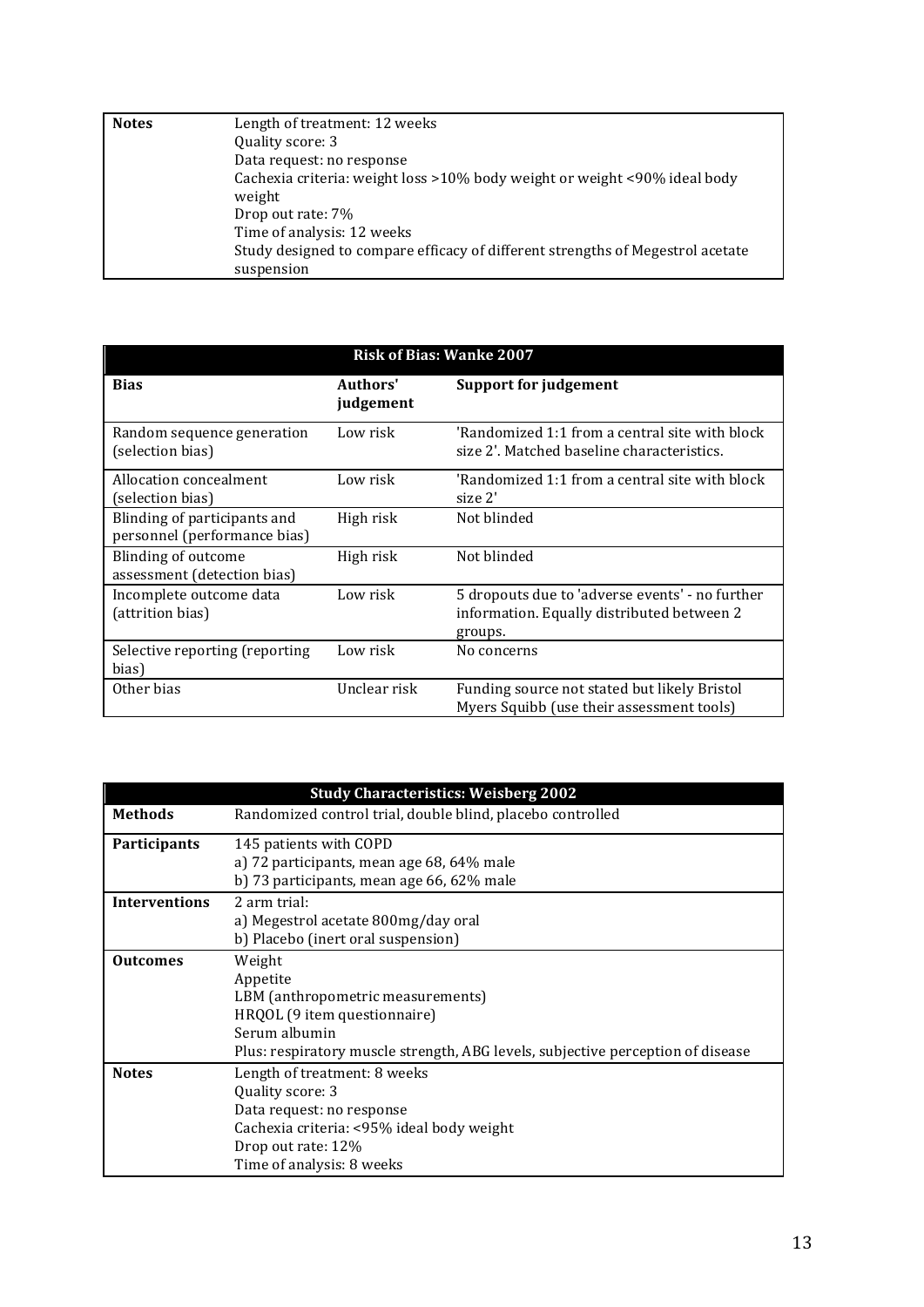| <b>Risk of Bias: Weisberg 2002</b>                           |                       |                                                                          |  |
|--------------------------------------------------------------|-----------------------|--------------------------------------------------------------------------|--|
| <b>Bias</b>                                                  | Authors'<br>judgement | <b>Support for judgement</b>                                             |  |
| Random sequence generation<br>(selection bias)               | Unclear risk          | Method of randomization not stated.<br>Matched baseline characteristics. |  |
| Allocation concealment (selection<br>bias)                   | Unclear risk          | Method of randomization not stated                                       |  |
| Blinding of participants and<br>personnel (performance bias) | Unclear risk          | Method of blinding not stated                                            |  |
| Blinding of outcome assessment<br>(detection bias)           | Unclear risk          | Method of blinding not stated                                            |  |
| Incomplete outcome data (attrition<br>bias)                  | Low risk              | Reasons for dropouts well explained.                                     |  |
| Selective reporting (reporting bias)                         | Low risk              | Raw data published                                                       |  |
| Other bias                                                   | Unclear risk          | Funding source not stated                                                |  |

| <b>Study Characteristics: Yeh 2000</b> |                                                                                 |  |  |  |
|----------------------------------------|---------------------------------------------------------------------------------|--|--|--|
| <b>Methods</b>                         | Randomized control trial, double blind, placebo controlled                      |  |  |  |
| Participants                           | 69 nursing home residents with geriatric cachexia                               |  |  |  |
|                                        | a) 36 participants, mean age 76, 97% male                                       |  |  |  |
|                                        | b) 33 participants, mean age 76, 94% male                                       |  |  |  |
| <b>Interventions</b>                   | 2 arm trial:                                                                    |  |  |  |
|                                        | a) Megestrol acetate 800mg/day oral                                             |  |  |  |
|                                        | b) Placebo (20ml in identical containers with non-identifying labels)           |  |  |  |
| <b>Outcomes</b>                        | Weight                                                                          |  |  |  |
|                                        | Appetite                                                                        |  |  |  |
|                                        | LBM (measurement published $=$ fat free mass by bioelectrical impedance         |  |  |  |
|                                        | analysis)                                                                       |  |  |  |
|                                        | HRQOL (Depression score, enjoyment score)                                       |  |  |  |
|                                        | Serum albumin                                                                   |  |  |  |
|                                        | Plus: nutritional parameters, dietary intake                                    |  |  |  |
| <b>Notes</b>                           | Length of treatment: 12 weeks                                                   |  |  |  |
|                                        | Quality score: 5                                                                |  |  |  |
|                                        | Data request: no response                                                       |  |  |  |
|                                        | Cachexia criteria: weight loss ≥5% usual body weight over preceding 3 months or |  |  |  |
|                                        | body weight 20% below ideal body weight                                         |  |  |  |
|                                        | Drop out rate: 17%                                                              |  |  |  |
|                                        | Time of analysis: 12 weeks                                                      |  |  |  |

| <b>Risk of Bias: Yeh 2000</b>                  |                       |                                                            |  |
|------------------------------------------------|-----------------------|------------------------------------------------------------|--|
| <b>Bias</b>                                    | Authors'<br>judgement | Support for judgement                                      |  |
| Random sequence<br>generation (selection bias) | Low risk              | Random numbers table. Matched baseline<br>characteristics. |  |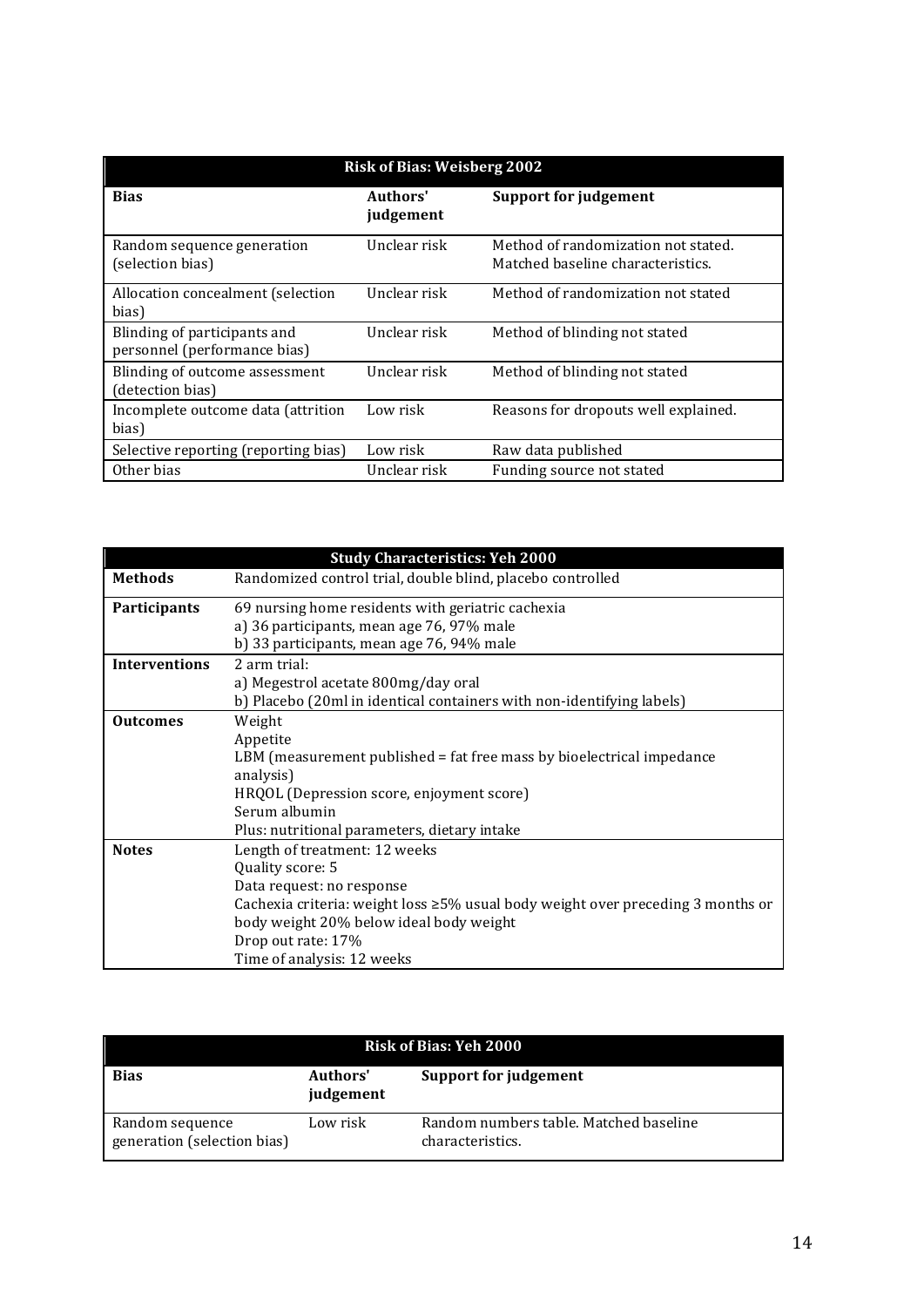| Allocation concealment<br>(selection bias)                             | Unclear risk | Unclear if allocation sequence concealed                                                                                                                  |
|------------------------------------------------------------------------|--------------|-----------------------------------------------------------------------------------------------------------------------------------------------------------|
| <b>Blinding of participants</b><br>and personnel<br>(performance bias) | Low risk     | Double blinding method well explained                                                                                                                     |
| Blinding of outcome<br>assessment (detection<br>bias)                  | Low risk     | Double blinding method well explained                                                                                                                     |
| Incomplete outcome data<br>(attrition bias)                            | Unclear risk | Dropouts clearly explained, however 18 patients not<br>included in analysis as 'violated entry criteria', and 2<br>dropouts due to 'lack of weight gain'. |
| Selective reporting<br>(reporting bias)                                | Low risk     | No concerns. All outcome data clearly published.                                                                                                          |
| Other bias                                                             | Unclear risk | Sponsored by Bristol Myer Squibb                                                                                                                          |

| <b>Study Characteristics: Yeh 2010</b> |                                                                                                                                                                                                                                                                                                               |  |  |
|----------------------------------------|---------------------------------------------------------------------------------------------------------------------------------------------------------------------------------------------------------------------------------------------------------------------------------------------------------------|--|--|
| <b>Methods</b>                         | Randomized control trial, double blind, no placebo                                                                                                                                                                                                                                                            |  |  |
| <b>Participants</b>                    | 9 end stage renal failure on haemodialysis<br>a) 4 participants, mean age 67.5, 100% male<br>b) 5 participants, mean age 75.4, 100% male                                                                                                                                                                      |  |  |
| <b>Interventions</b>                   | $2 \text{ arms}$<br>a) Megestrol acetate 800mg/day oral plus physical therapy<br>b) Placebo plus physical therapy                                                                                                                                                                                             |  |  |
| <b>Outcomes</b>                        | Weight<br>Appetite (5 point Liket scale)<br>LBM (fat mass, bioelectrical impedance analysis)<br>HRQOL (sense of wellbeing questionnaire)<br>Serum albumin<br>Plus: ability to exercise, ability to perform ADLs, nutritional parameters and<br>cytokine levels                                                |  |  |
| <b>Notes</b>                           | Length of treatment: 20 weeks<br>Quality score: 5<br>Data request: no response<br>Cachexia criteria: albumin <4, total cholesterol <150, protein catabolic rate (PCR)<br><0.8, pre-dialysis serum urea nitrogen >60<br>Drop out rate: 33%<br>Time of analysis: 24 weeks<br>9 enrolled, 6 included in analysis |  |  |

| <b>Risk of Bias: Yeh 2010</b>                                |                       |                                                            |  |
|--------------------------------------------------------------|-----------------------|------------------------------------------------------------|--|
| <b>Bias</b>                                                  | Authors'<br>judgement | <b>Support for judgement</b>                               |  |
| Random sequence generation<br>(selection bias)               | Low risk              | Random numbers table. Matched<br>baseline characteristics. |  |
| Allocation concealment (selection<br>bias)                   | Unclear risk          | Unclear if allocation sequence<br>concealed                |  |
| Blinding of participants and personnel<br>(performance bias) | Unclear risk          | On site statistician and pharmacist<br>aware of allocation |  |
| Blinding of outcome assessment<br>(detection bias)           | Unclear risk          | Not stated                                                 |  |